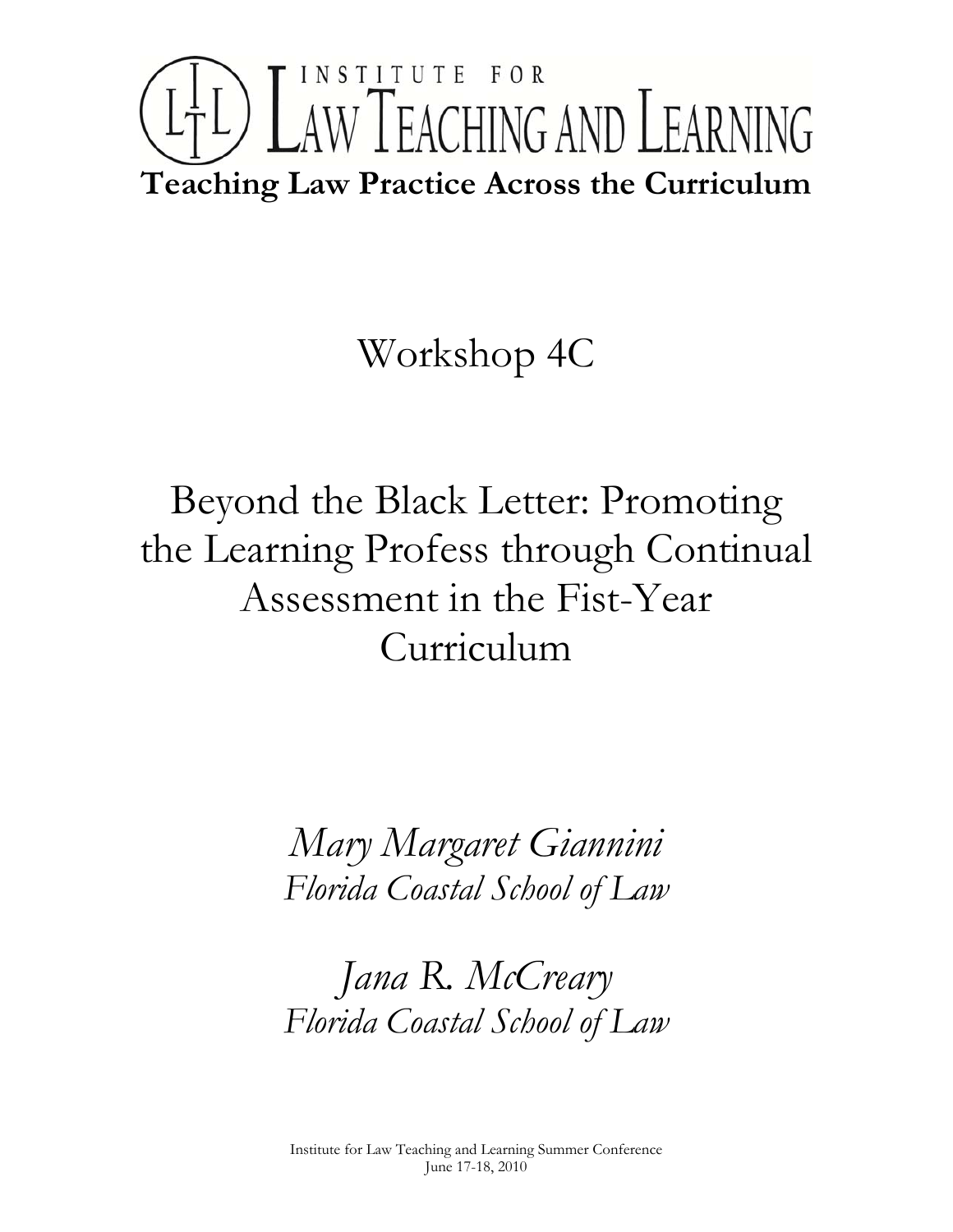# **BEYOND THE BLACK LETTER: PROMOTING LEARNING PROCESSES THROUGH CONTINUAL ASSESSMENT IN THE FIRST-YEAR CURRICULUM**

**Continual Assessment: Through Our Eyes and Theirs**

**• •**

Professor Jana R. McCreary Florida Coastal School of Law June 18,2010

# GRADING INTERIM ASSIGNMENTS: SAMPLE SYLLABUS LANGUAGE

- CPS & Assignments. The below points (after dropping the lowest three CPS Class Scores) will be totaled then converted to standardized z-scores to be computed as part of the final grade.
	- CPS Class Scores. Clicker questions will be used in most classes; these questions will be based on material as assigned for that class. Questions will be a combination of substantive information from the reading and application of that material. (Note: Should Clickers be used for "polling" type questions, those answers will not be included in the points for that class.)
		- Vour CPS Class Score for each class will be based on a IO-point score. (i.e., if a class has two questions, they are worth 5 points each; if a class has four questions, they are worth 2.5 points each.)
		- If you do not have your Clicker or it is not working, you will receive no credit.
		- The lowest three CPS Class Scores will be dropped.
			- -+ *Nole: dropping Ihe Ihree lowesl scores was crilical. Somelimes clickers don* 'I *work, or bal/eries die,* 01' *sludents are lale regislering Ihem. Dropping Ihe*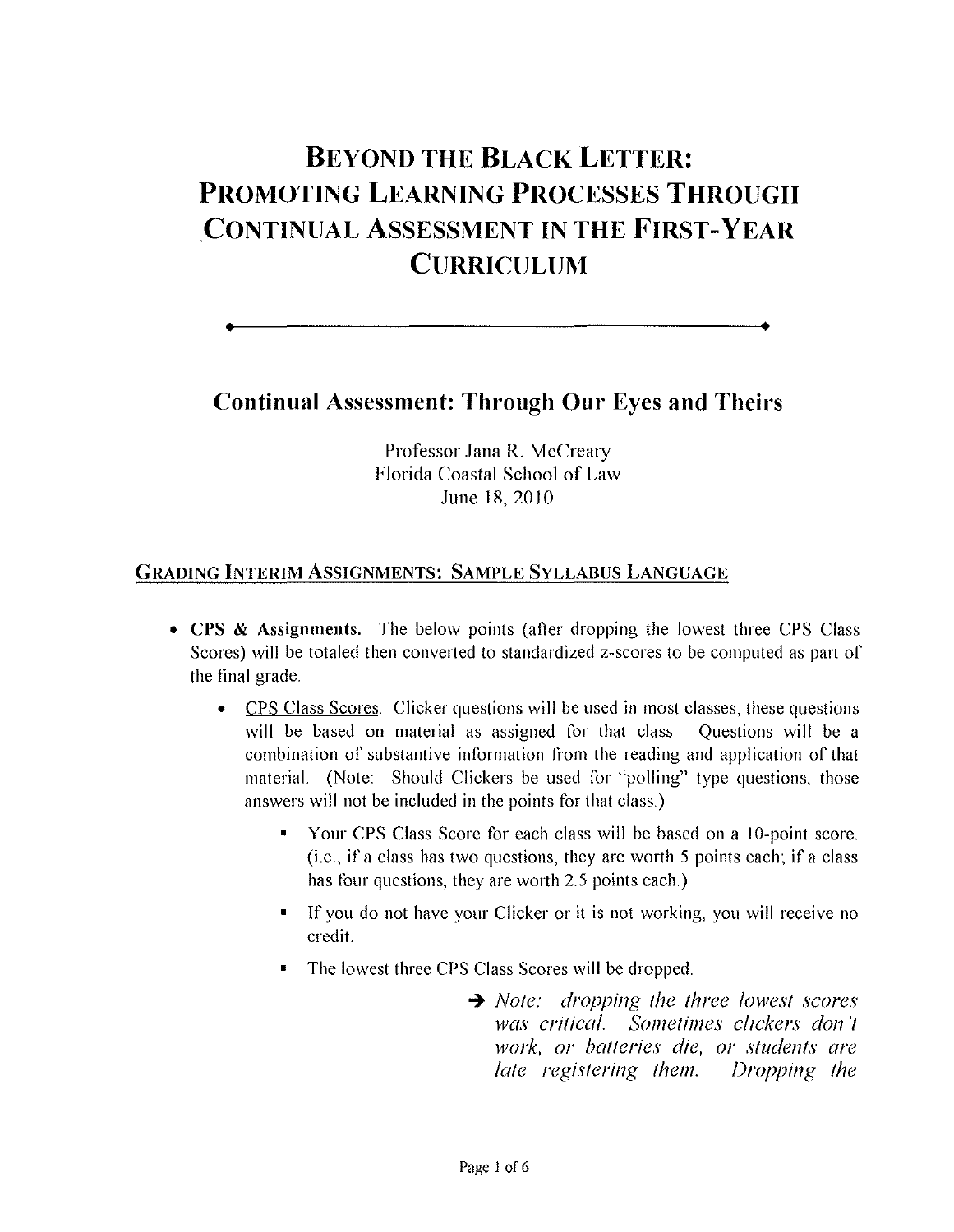*Ihree lowesl scores/i'eed meji'om having* 10 *handle Ihose individualized issues.*

- $\rightarrow$  *I* used an excel formula to calculate the *sum wilh Ihe Ihree lowesl dropped:*
- $\rightarrow$  In summing a range of grades over the range of cells from cell I53 through V53 (fourteen cells), I used this formula to drop the three smallest numbers:

=(SUM(l53 V53)-SMALL(l53 V53, 1)- SMALL(l53:V53,2)-SMALL(153: V53,3»

- Writing Assignment. Students will have the opportunity to submit an additional writing assignment during the semester. This assignment is optional; it is not required to complete or pass the course. It is, however, part of the total used in calculating the final grade.
	- $\circ$  When the semester begins, students may choose to participate in the writing assignment with Group A, Group B, or Group C. Once a student selects a group, the student cannot change groups. Students may work on these assignments individually or in pairs.
		- $\rightarrow$  *Most students worked in pairs. I allowed Ihem* 10 *seleci Iheir parlner. This cui down on Ihe number (}{papers I had* 10 *grade.*
	- $\circ$  The window during which you may sign up for this assignment is January 8 at 8:00 a.m. until January 16 at 8:00 a.m. You must indicate if you will be working in a pair when you sign up.
		- $\rightarrow$  *I* frequently impose deadlines on my *sludenls.* J *remind Ihem Ihal Ihey 11111.1'1 be organized in Iheir work and expeclalions. I remind Ihem also Ihe value* (i{ *having and using a calendar .\yslem.*
		- $\rightarrow$  *In this situation, students had over a week* 10 *sign up. All Ihey had* 10 *do was* 10 *read Ihe syllabus anelor aI/end Ihe jirsl day o{ class* <sup>10</sup> *be reminded. Yes, one student failed* to *sign up in time. No,*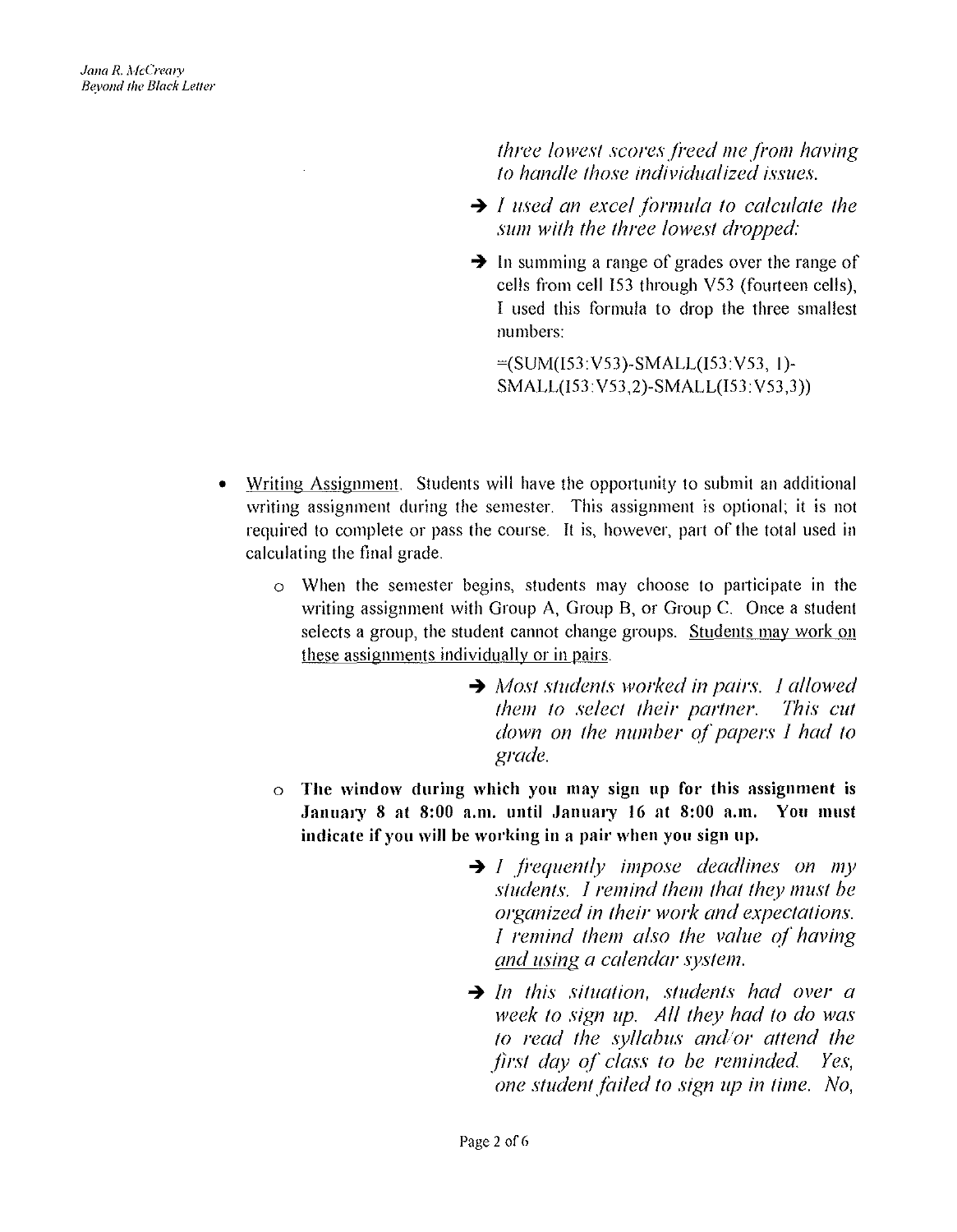J *did not make an exception. Yes, he got over it and accepted his responsibility.* 

- o Assignments will be given on a rotating basis as noted on TWEN.
	- -+ *I told them that the first assignment would be emailed to them (with a twoday period to complete it) at some time during weeks* 2, 3, 4, *or* 5. *The second group knew to expect the assignment during the/ollowing/our weeks. And the third group knew to expect the assignment during the final four weeks of school.*
- o The assignment will be based on material we have covered to date. The question will be styled in the manner of a short essay question. Students will have seventy-two hours after the assignment is made available to submit the written answer.
	- -+ *I used this to remind students that they can expect, in practice, to have tasks given to them with little warning and with a short period of time to complete it.*
- o The submitted answers will be awarded either 0 points (little to no effort demonstrated), 10 points (effort made but lacks depth or writing is so poor, analysis difficult to understand), 25 points (average), or 40 points (well reasoned and extremely well written. Almost no typos or grammatical errors). Grammar and organization will count in the grading.

-7 *Note: Next time* J *will use 10, 20, 30, and 40 (D, C, B, and A) for grades. Too many students qualifiedfhr* 25 *points, but there was a significant range of quality within that group.* 

o To receive the full points, the student must sign up for and then attend a review of that question to be held at a knowledge bar. Students who do not attend the knowledge bar session will receive 50% credit for the assignment.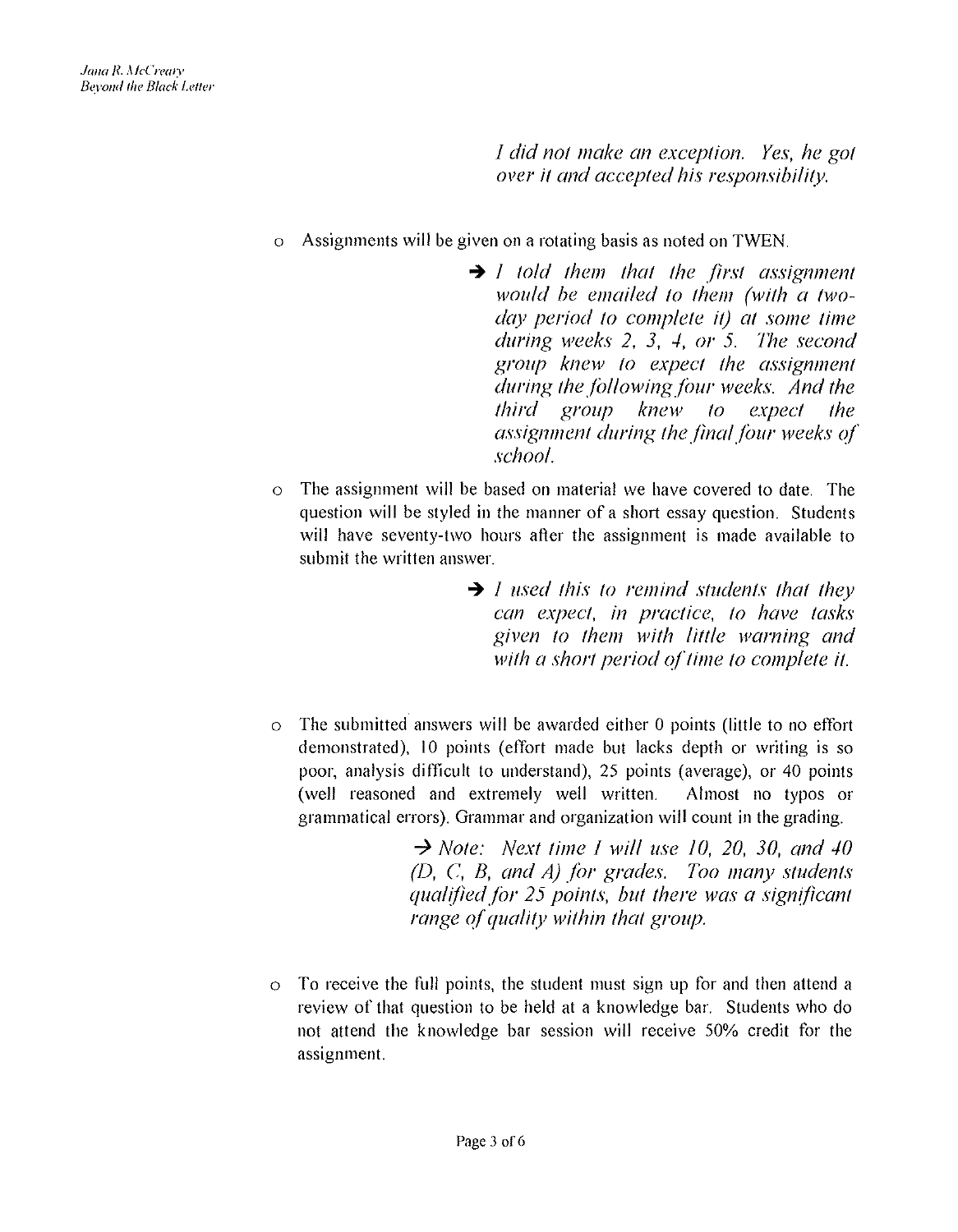- f *gave more detailed feedback on these assignments than any other. After grading all within a group, I copied the top three papers, removing students' names.* f *also wrote a "here are the issues/here were the most common problems" memo to the students. Students picked up that and signed upfor a review time with my assistant.*
- I *met with students in groups ol* 6 *(a group ()l8 would work as well, but more than that would lose the one-on-one feel ol the smaller group).* f *went over the top papers and the most common mistakes, taking and encouraging guestions throughout. I allotted* 30 *minutes jc)r each gl'Oup ol6. Thus, you can meet with <sup>2</sup>'-1 to* 32 *students in the span ol two hours. Doing this three times in the semester is manageable.*
- $\circ$  All students will have the opportunity to attend a review session before the end of the semester during which the question will be reviewed; thus, all students may benefit from each question.
	- $\rightarrow$  *All students had access to every essay question, even il they were not in the writing group.* f *encouraged all students to sit down and write an essay answer as ilunder exam conditions.*
	- *After* I *did my small-group reviews with the students who were in that writing gl'OUp,* f *gave the same handout to my TA, and he held a review session for the entire class.*
- Research Assignment. Students will have the opportunity to submit a response to an additional research assignment during the semester on at least one occasion. This assignment is optional; it is not required to complete or pass the course. It is, however, part of the total used in calculating the final grade.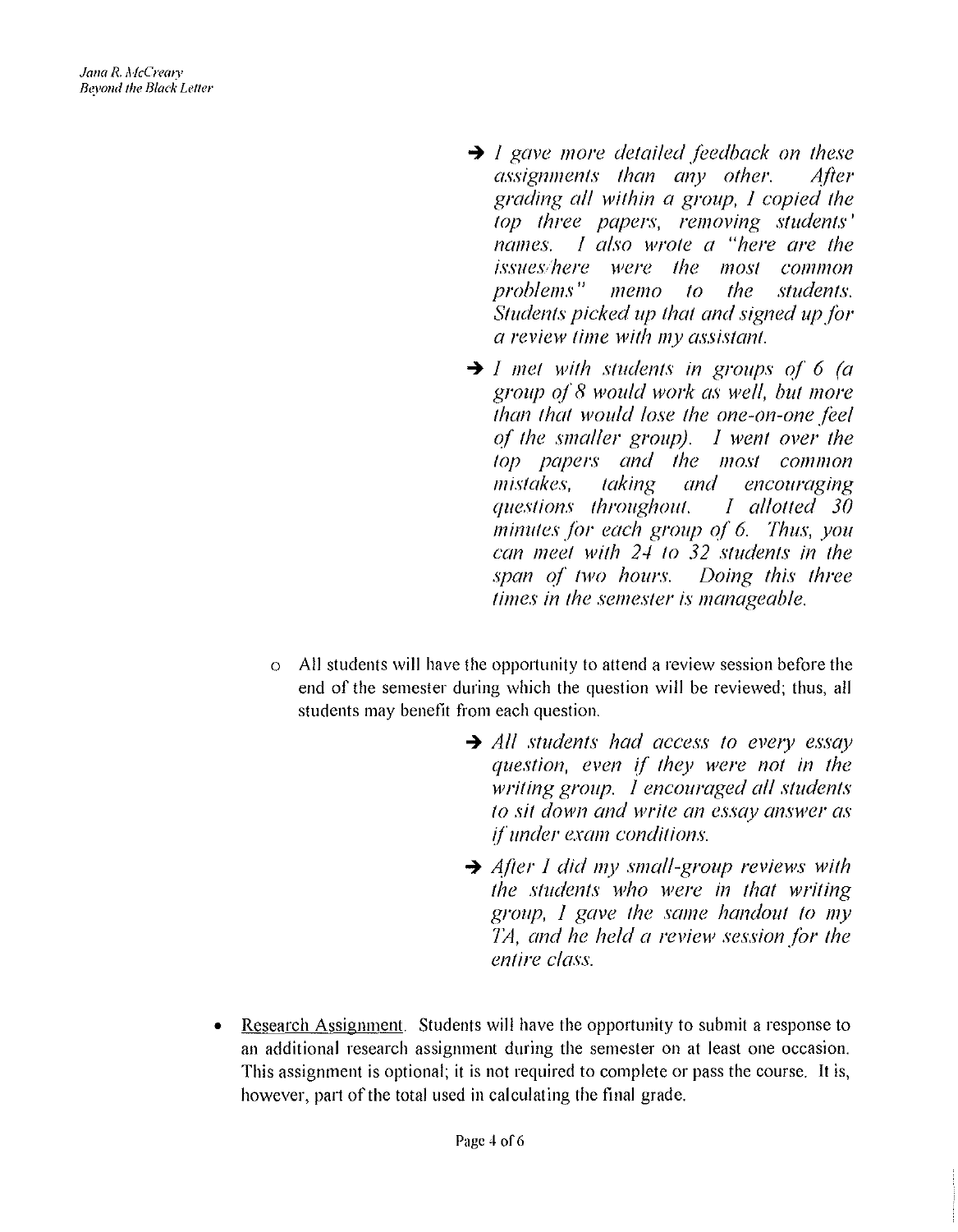- Up to four students may work on the research together for joint credit. Any research assignment turned in by the deadline will be worth up to 10 points. The turn-around time for this assignment will be short.
	- *J had not had the intention to, but J made this assignment difficult. Now* J *realize that in the fitture,* / *will do so intentionally.*
	- → *The grades ranged from l to 10 points, with the majority oj'students earning between* 3 *and* 5 *points. 'lhese low "grades" were initially viewed as harsh by the students, but once they saw the law and where they went wrong in their research, they seemed to have appreciated the valuable lesson.*

| <b>Maximum Points</b>                                                    |
|--------------------------------------------------------------------------|
| $(10 * Y) - 30$                                                          |
| $(Y = #$ of classes in which<br>we have CPS questions)<br>(worth~10.25%) |
| 40 (worth 3.75%)                                                         |
| at least 10 (worth $\sim$ 1%)                                            |
| $40+$                                                                    |
| $10+$                                                                    |
| $((10*14)-30))$                                                          |
| $=160$                                                                   |
|                                                                          |

**CPS** & Assignments Points *(worth 15% of total grade)*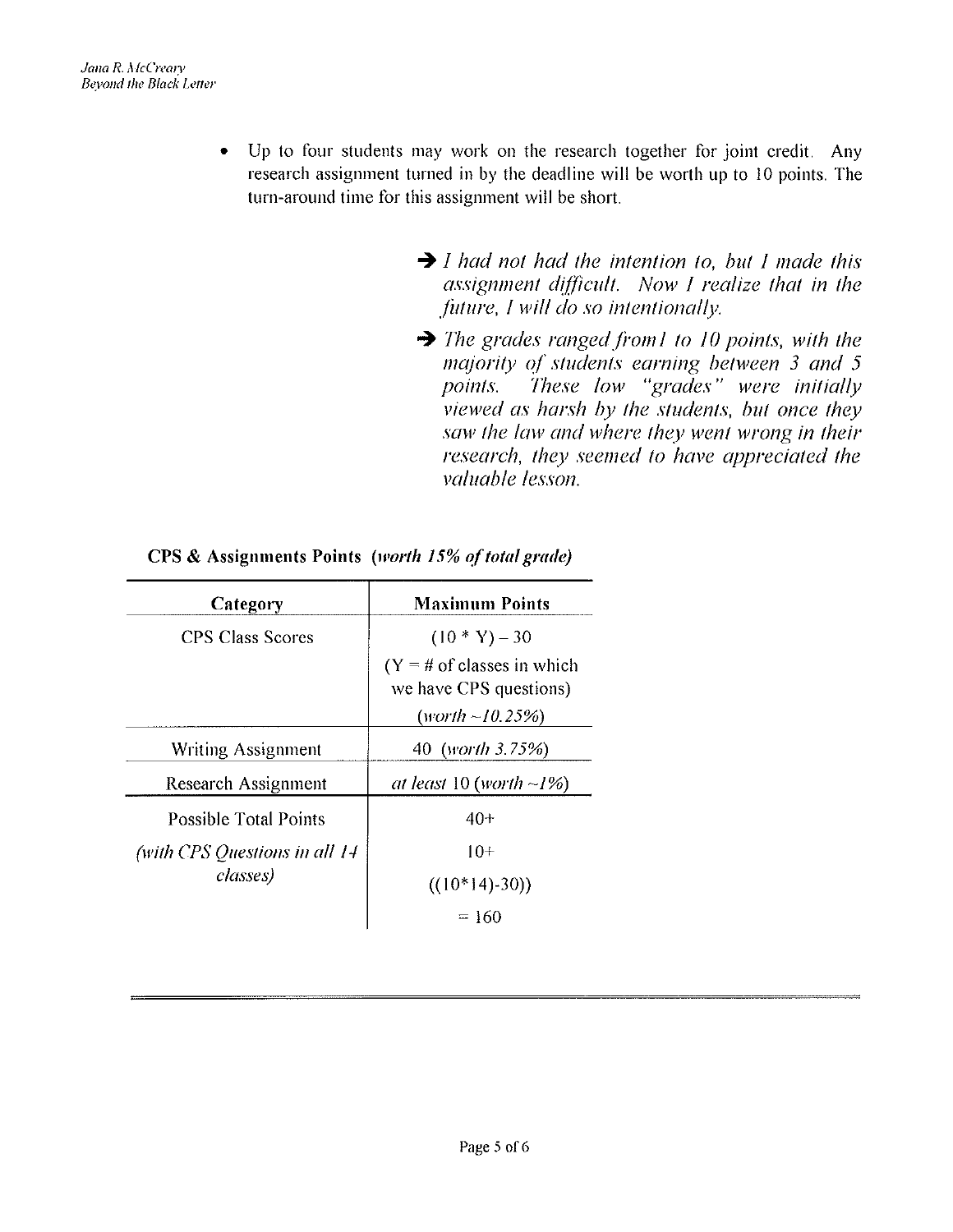# GRADING MIDTERM ESSAYS: SAMPLE SYLLABUS LANGUAGE

*(Midterm: worth 20% offillal Grade)*

The Mid-Term Exam will be a closed-book, 60-minute exam, comprehensive through our September 22 class meeting. The exam will be given in class on September 25. The exam will consist of twenty-five application-style multiple-choice questions. You will be eligible to receive up to three extra raw points on the mid-term grade if you participate in the Mid-Term Essay and its Review. (See below for details.)

MIDTERM ESSAY: After the Midterm Exam, an optional essay question will be available to answer on Friday, September 25 at 3:00 p.m. in Room 515. Students may elect to attend that essay administration and submit the completed answer during that session. (SGNs will be used for these essays; anonymous grading will apply.) Turned-in essays will not be graded but will be assessed. Up to three extra points are available to be added to the multiple choice raw score based on your answer to the practice essay question. (A student could receive three points for a thorough, well-reasoned answer (generally, B+ to A work), two points for an answer that addresses most points even if lacking in depth (generally, C+ to B work), and one point for a good-faith effort (generally, C- to C work). No points will be given for inadequate answers and attempts.) In order to receive the points, the student must also attend the Midterm Review on October 2.

MIDTERM REVIEW: A midterm exam review will be held on Friday, October 2 at 1:30 p,m, Essay answers will be returned to students, and multiple choice questions and the essay question will be reviewed. (Students need not participate in the essay administration on September 2S in order to receive essay pointers during the October 2 review.) If, after attending that review session, you wish to review your exam in person with me, you must request an appointment via email no later than October 9, 2009 at 5:00 p.m.

> $\rightarrow$  *Note: This worked out very well. The students got to write an essay answer under exam conditions without this heing a large portion ()l their grades.* J *did not write individual feedback on the essays because 1 covered all ol that in the review.* It *was relatively ea.sy to read/lrst-semester students' essays and assign J,* 2, *or* 3 *points as a holistic score; 1 completed reading each class in one (long) day.*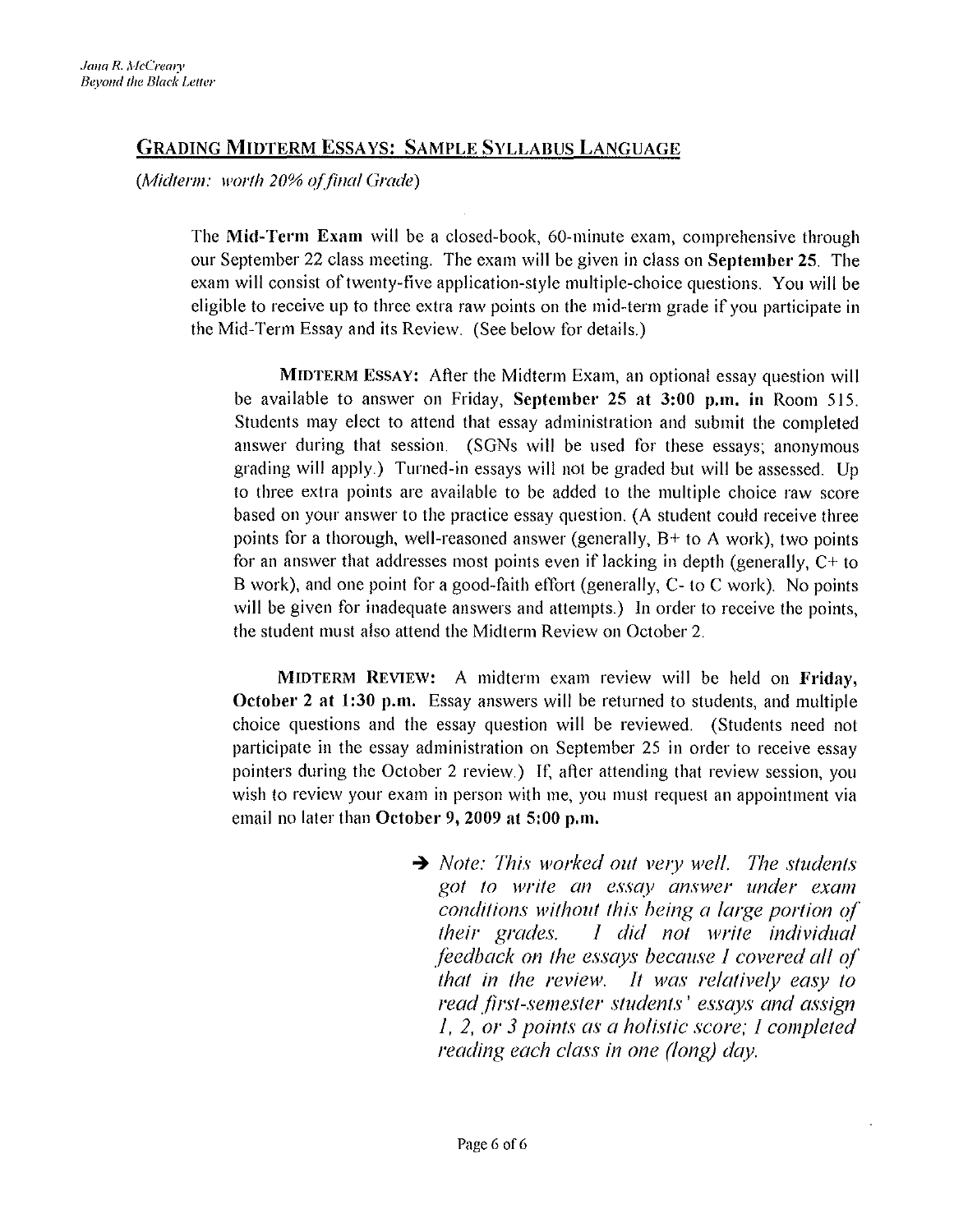# Beyond the Black letter: Promoting Learning Processes Through Continual Assessment in the First-Year



Mary Margaret Giannini Institute for law Teaching and learning June 2010 Washburn University School of law

#### Continual assessment/ evaluation methods

| Fall 2009                                            |      |
|------------------------------------------------------|------|
| Class participation & all-class written exercises    | 5%   |
| Review quizzes & randomly assigned written exercises | 5%   |
| Mid-term exam                                        | 10%  |
| Final exam                                           | 80%  |
| Spring 2010                                          |      |
| Class participation                                  | 5%   |
| Group assignments                                    | 5%   |
| Review quizzes                                       | 2.5% |
| Random in-class clicker questions                    | 2.5% |
| Final exam                                           | 85%  |
|                                                      |      |

 $\ddot{\phantom{a}}$ 

 $\bar{\alpha}$ 

 $\ddot{\mathbf{a}}$ 

## Mid-term exam

Purpose of mid-term

Practice, but take it seriously!

- Percentage of overall semester grade  $-10\%$
- Format of the exam

 $\sim$ 

1 hour (during regularly scheduled class) 20 minutes for 10 multiple choice questions **40** minutes for an essay question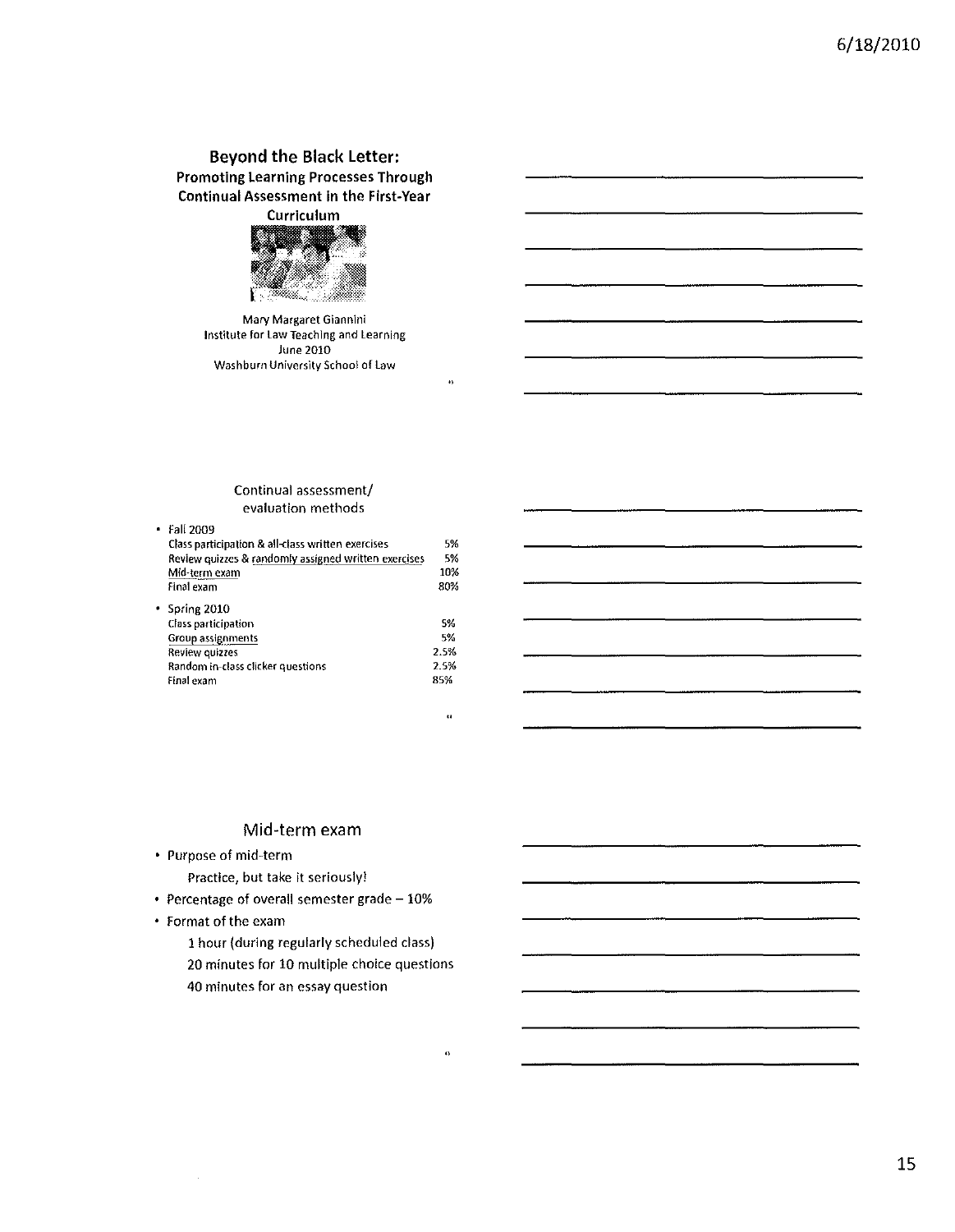

Mid-term exam review 60 50 40  $30$ 20 10  $\mathbf{a}$ C Not very D. Not helpful [ I,Fdrot A. Very helpful – B. Somewhat<br>helpful participate hlpful alall 25% 40.83% 22.5% 10% 1.67%

### Mid-term exam review

Student comments

"The peer review was miserable, but it was helpful."

- "I, .. should work on making my mini-IRAC
- conclusions a little bit more dear to the reader." "I recognized that I need to come up with many more issue statements than ontyone."
- "I really need to work on developing and stating the rule, and most importantly, the analysis for each one,"
- "I fell into the trap of making conclusory statements and that my analysis section was the weakest point of my essay,"
- Reflections/feedback

 $\hat{\mathbf{0}}$ 

 $\ddot{\mathbf{r}}$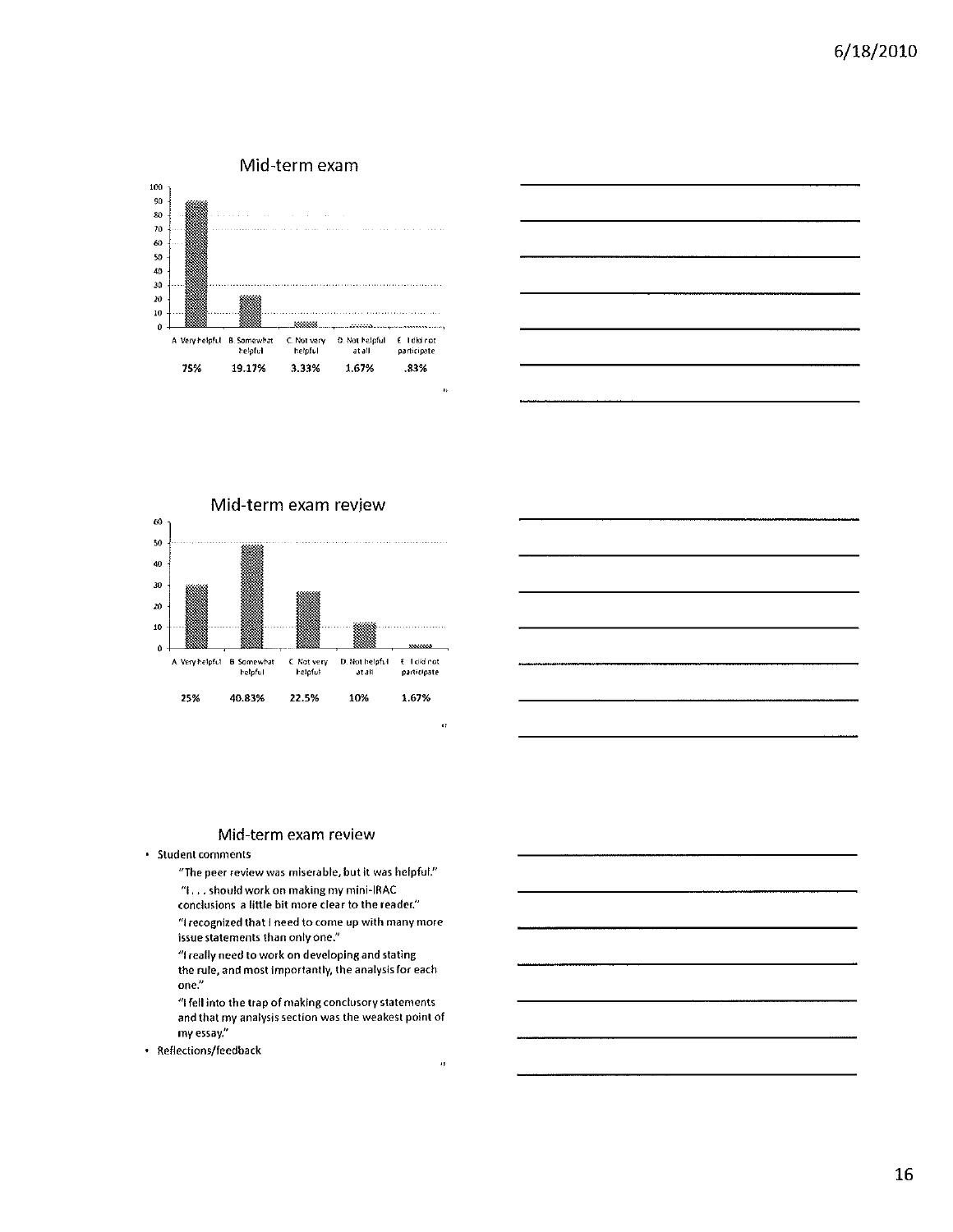### Random written assignments

Reading comprehension

In *Moore v. Regents of the University of California, how did Mr. Moore lose<br>his possessory rights to his cells? How did the doctors gain possessory<br>rights to the cells?* 

Rule synthesis

How does the *Wretto* decision £1 ~th the analytical frame'MJrk creatEd by the Court in the *Penn* Centra/decision?

The courts in *fulkerson* and *Tioga Loal* approach the adverse possession<br>element of hostility differently. How would you describe each court's<br>articulation of this element? Which do you think better serves the purposes<br>o

· Policy

How would you define "family" for the purposes of a "single-family dwelling" zoning ordinance?



Random written assignments

#### Random written assignments

Student comments

"The random turn in assignments  $\ldots$  kept me on my toes and assured I was ready for class. I also appreciated the feedback throughout the semester. The assignments were thought invoking and helped me to make sure I understood the material. I really liked that there were thinking questions, helped me to pick out the important facts of the cases:' More directly incorporate "things to think about questions" into class discussion Students were less prepared in Property II because of no random assignments

Reflectio*nsl*feedback

s,

 $\alpha$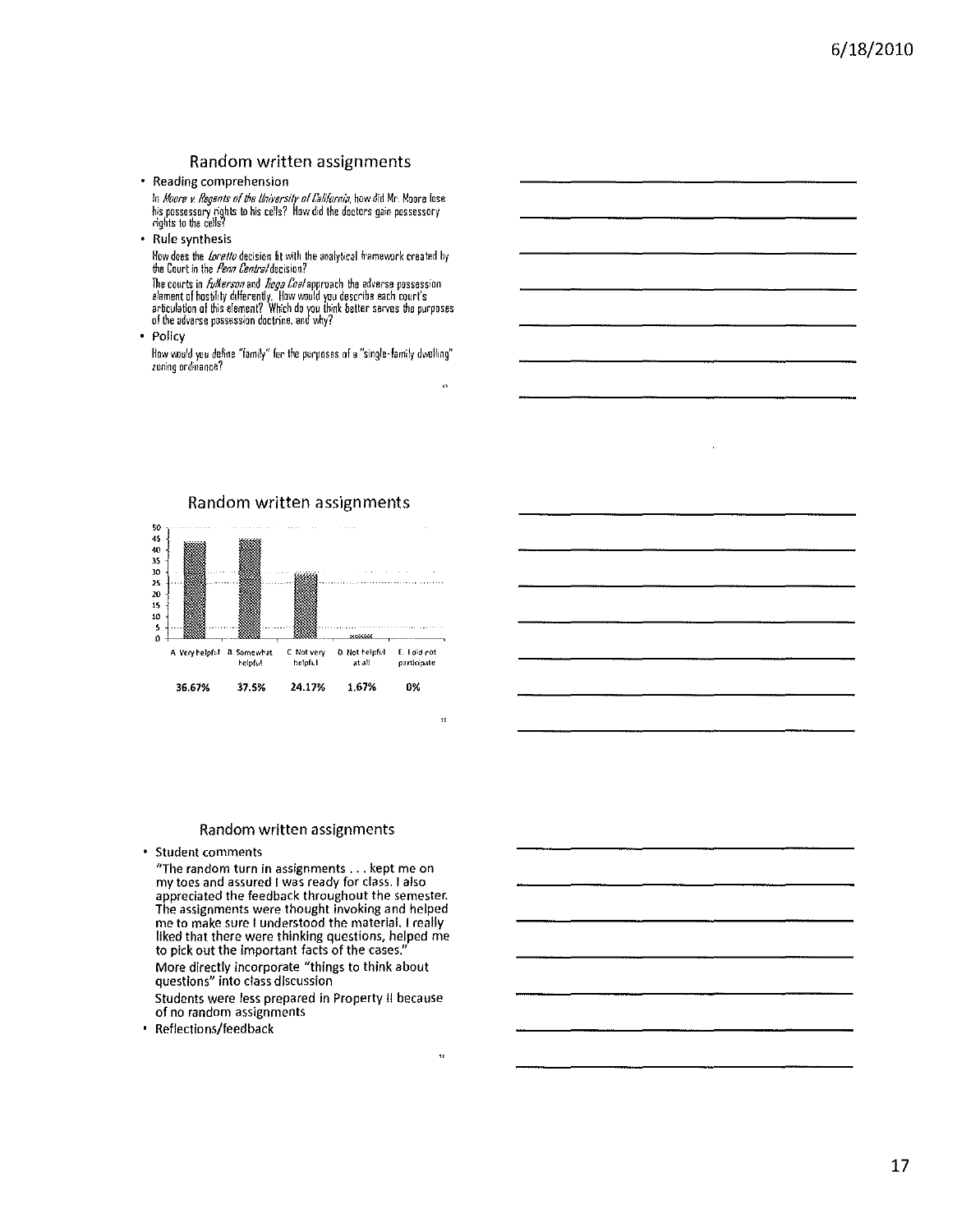



Group (team?) assignments

• Student comments

"Aithough I thoroughly dislike group **assignments, I understand why they are useful since it comes up in the real world:'**

**III ... dislike [group assignments] but am learning to be patient and to work more** effectively with the members to draw out their best work and participation."

33

Reflections/feedback



### Random quizzes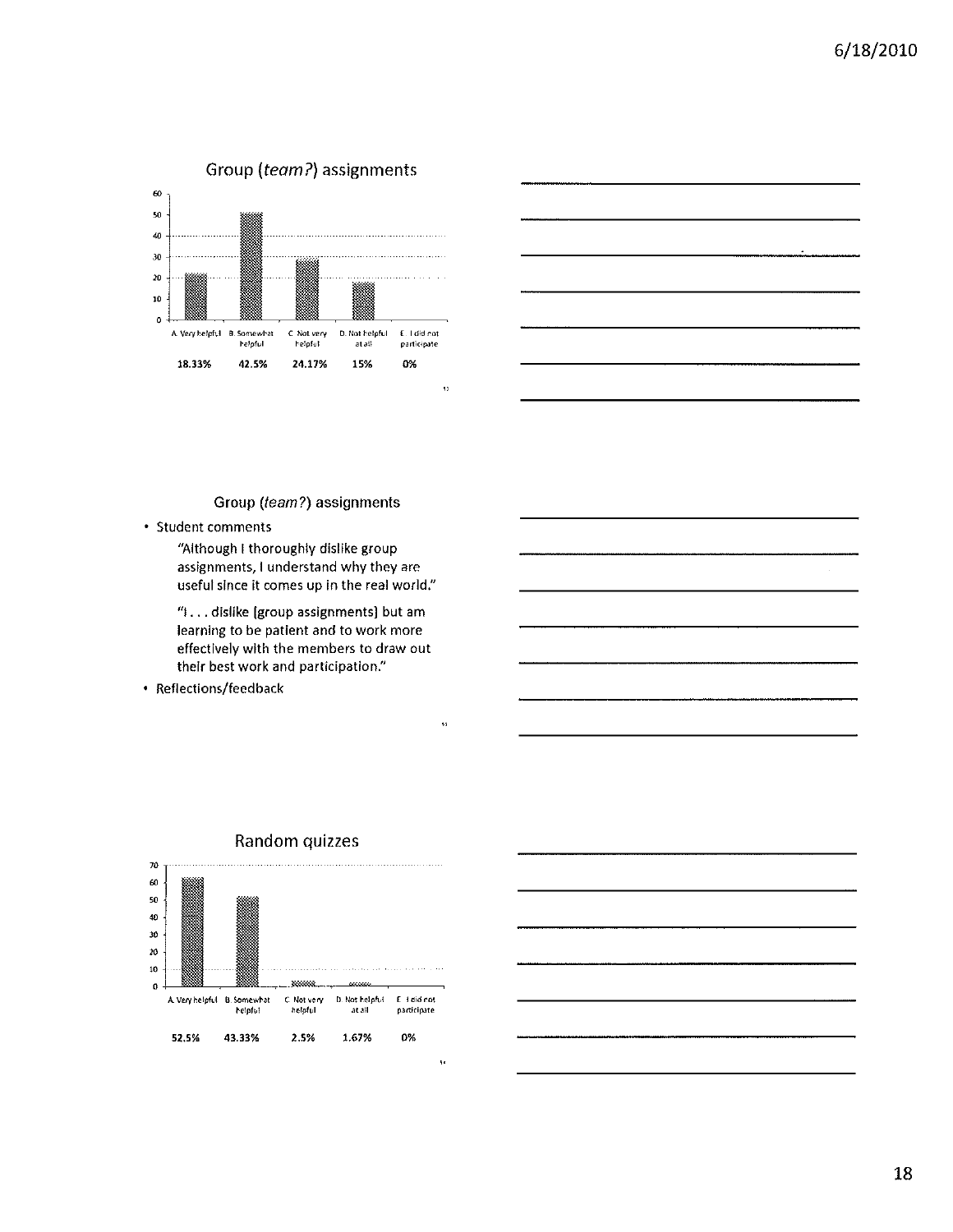

| and the control of the control of<br><b>PERSONAL PROPERTY</b> |  |  |
|---------------------------------------------------------------|--|--|
|                                                               |  |  |
|                                                               |  |  |
|                                                               |  |  |
|                                                               |  |  |

- Questions
- Comments
- Feedback

Jana R. McCreary - jmccreary@fcsl.edu Mary Margaret Glannlnl- mgiannini@fcsl.edu

56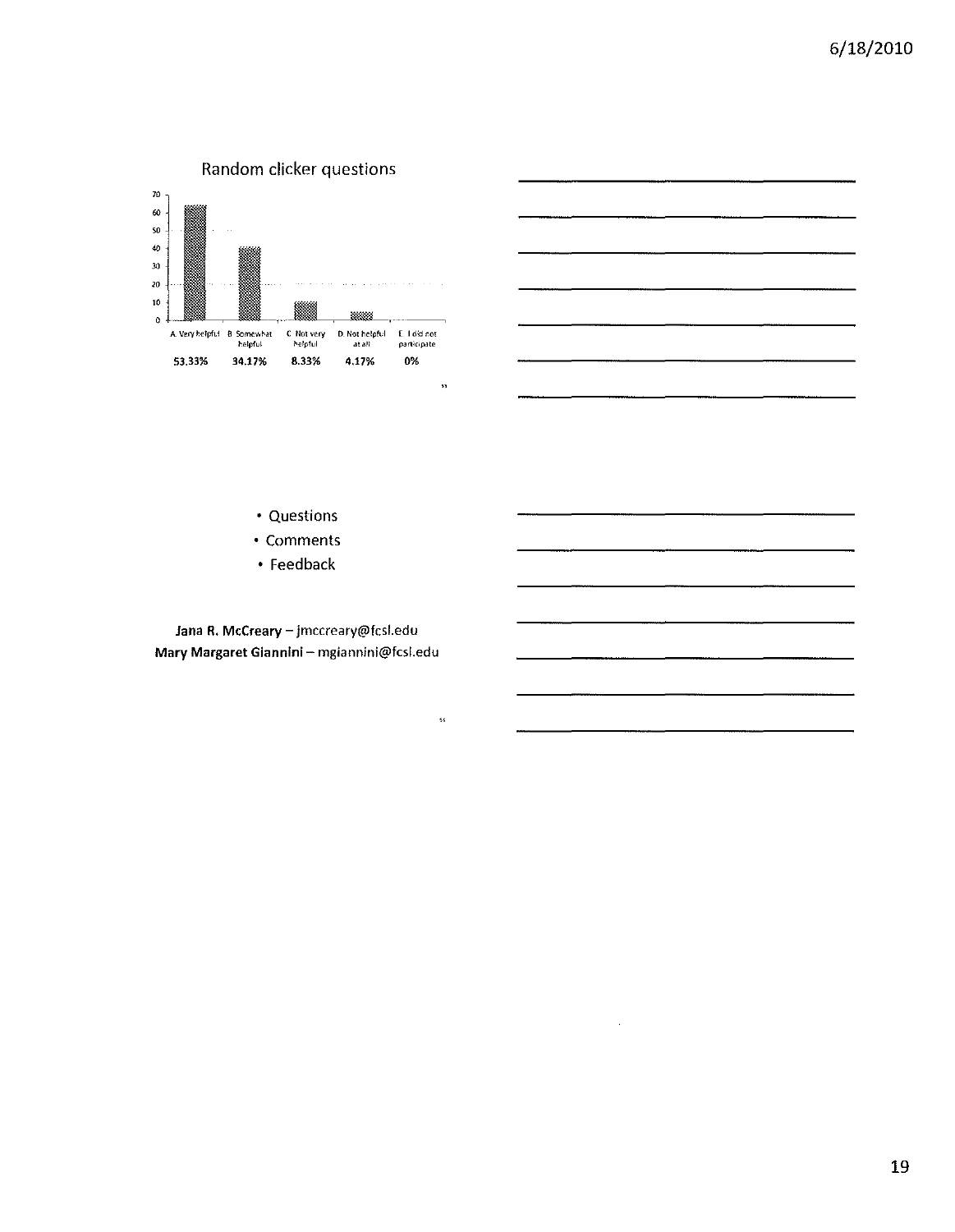# BEYOND THE BLACK LETTER: PROMOTING LEARNING PROCESSES THROUGH CONTINUAL ASSESSMENT IN THE FIRST-YEAR CURRICULUM

Professor Mary Margaret Giannini Florida Coastal School of Law June 18,2010

### Continual assessment syllabus langnage

### Giannini Property I - Fall 2009

*Review qUizzes and randomly assigned written exercises* (5% *(!f course grade):*

| Review quizzes (5)                      | Lowest score will be dropped |
|-----------------------------------------|------------------------------|
| Randomly assigned written exercises (3) | Lowest score will be dropped |

Five times during the semester, I will administer random in-class quizzes. You will need your CPS clickers to take these quizzes. If, on the day a quiz is administered, you are absent from class for some reason other than the observance of a recognized religious holiday, or you forgot to bring your clicker to class on that day, you will receive a zero on the quiz. Each quiz will be worth five points. The best four out of five quiz scores will be used toward calculating this portion of your course grade.

Additionally, three times throughout the semester, I will randomly ask each of you to turn in some portion of your class preparation materials. This might include your brief for a given case or a response to one of the "things to think about" questions. At least fifteen minutes before each class, I will e-mail those students who must turn in their materials to me. The e-mail will indicate what should be submitted (i.e., a case brief, a response to a things to think about question, answers to text hypothetcials). For those students who do not have access to the internet during the fifteen minutes prior to class, I will bring a list to each class of those students who are required to turn in their class preparation materials. Students are required to either email or turn in a hard copy of their work to me *prior* to the start of the class hour.

Failure to turn in a randomly assigned written exercise, or a late submitted exercise, will result in a score of zero for that assignment. You are permitted to work together in writing your briefs and completing the different "things to think about" questions. However, you must turn in a copy of your own work. Each submitted exercise will be worth five points. The best two out ofthree scores from these submitted written exercises will combined with your quiz scores to calculate this portion of your course grade.

I will provide you with comments on your written submissions (whether received timely or untimely), so that you and I can gauge how well you are mastering the course material.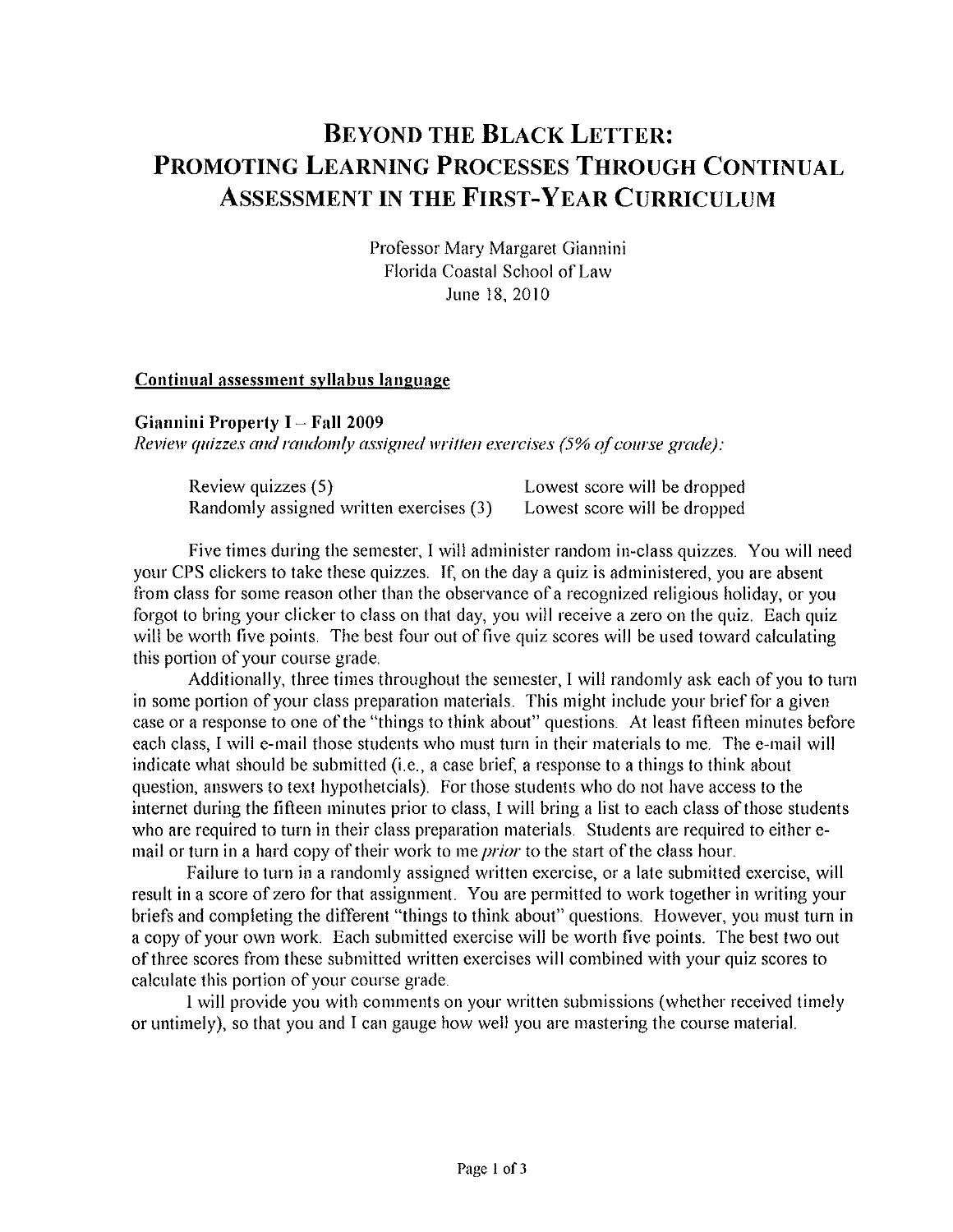# Giannini Property II - Spring 20 I0

# *Random closed-book clicker qnizzes* (2.5% *ofcoill'se grade):*

Five (5) times during the semester, I will administer random closed-book quizzes using the CPS clickers. Each quiz will be worth five points and will last no longer than five minutes. The best four out of five quiz scores will be used toward calculating this portion of your course grade (each individual quiz is worth .625% of your grade). If, on the day a quiz is administered, you are absent from class for some reason other than the observance of a recognized religious holiday, or you forgot to bring your clicker to class on that day, you will receive a zero on the qUIz.

# *Random open-book clicker questions (2.5% of course grade):*

Throughout the semester, I will ask the entire class to answer random open-book clicker questions based on the reading for that specific class. If you fail to have your clicker with you during that class, you will receive a zero for the individual clicker questions you missed.

# *Group* written *assignments* (5% *of course grade):*

Five (5) times throughout the semester, you will be required to work in pre-assigned groups to complete certain projects. In a separate memo on TWEN, I will identify the members of each group and the dates for each assignment. That memo will also detail the pedagogical goals of these group assignments, the responsibilities of each group member for the assignments, how the assignments should be turned in, and how the assignments will be graded. The best four (4) out offive group assignments will be used to calculated this portion of your grade.

# More information regarding group written assignments, Property II Spring 2010

# *Group project objectives and learning outcomes*

These group projects exist to serve a variety of goals. First, they provide you with the opportunity to apply your substantive knowledge of doctrinal property law to practical settings through a series of lawyering exercises. Second, they provide you the opportunity to act in a professional manner as you work in small groups. Third, they will provide you will with the opportunity to hone your legal writing and analytical skills as you formulate responses to the group assignments.

In the course of your professional life, you will inevitably have to work in a group. This group work may arise in the course of serving on a trial team, a work committee, or a professional organization. Some ofthis work will require a final end-product, like an appellate brief or a closing argument at a trial. Other work projects may require a product upon which other colleagues and clients will later rely, such as a position paper, advice letter, or memorandum to a supervising attorney.

On occasion, such work will also require that you collaborate with people you do not like or whose work habits and communication styles are different from yours. Nonetheless, part of being a competent professional is predicated on your ability to work well with others, to meet required deadlines, to sufficiently delegate tasks, to seek resolution when there is contlict, to honestly retlect with one another about your group's work, to call one another to be accountable to the group, and when necessary, to compensate for another's shortcomings.